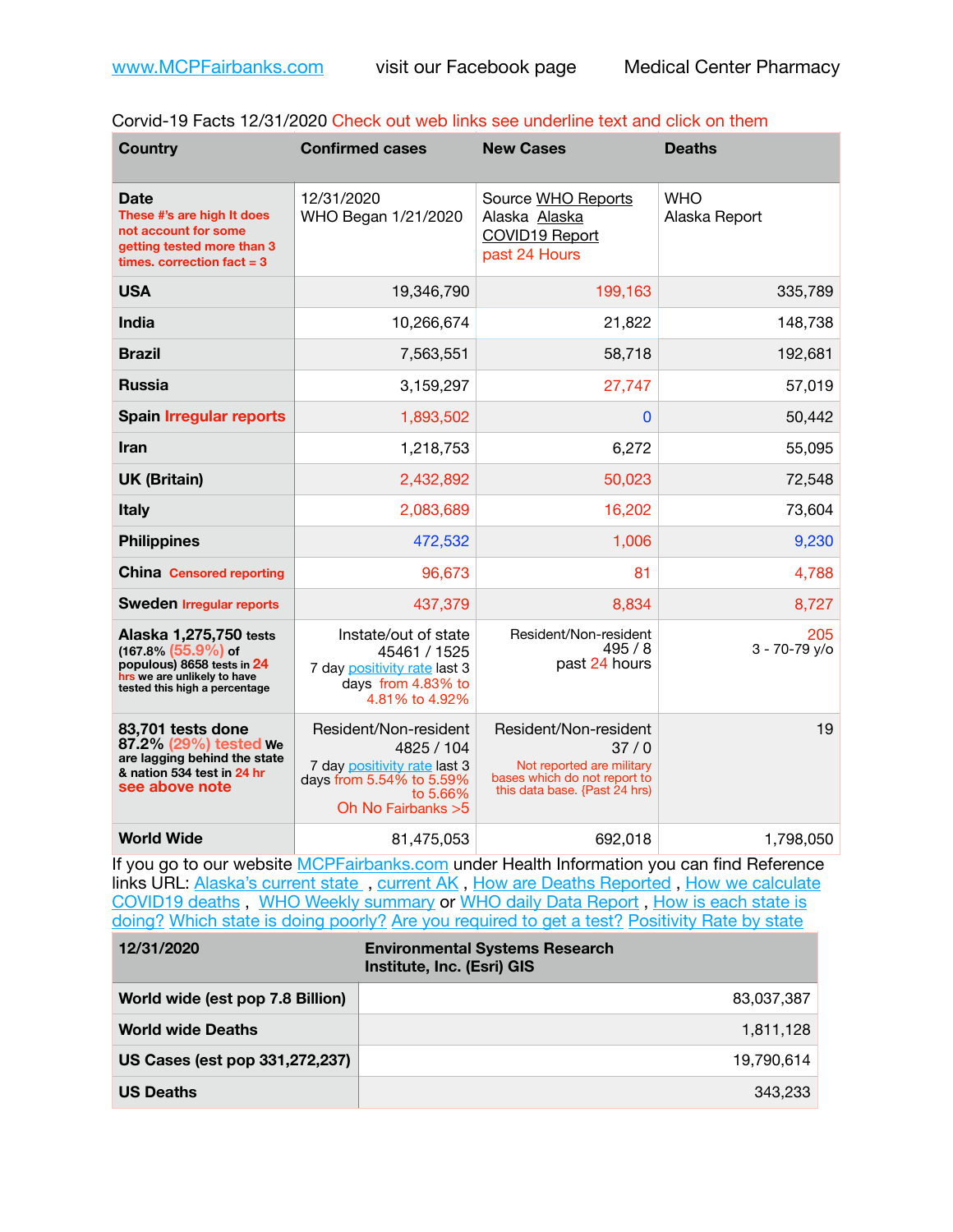The US has 2.8 hospital beds per 1000 our needs could be 56, China had 4.3, Italy 3.2, South Korea 12.3

Impact of COVID-19 on the US Healthcare system

Estimated US Population 331.3 million 119.6% (39.9%) have been tested (395.8 million) Estimated 5% of US population will test positive for Covid-19 16.56 million (currently 19.8 Million have) we have currently tested an est. 395.8 million based on 19.8 mill that have tested positive discount some of these numbers by 67% to account for multiple testing of same person.

If 8% will require hospitalization of the 16.56 million positive cases, we would need 1.325 million beds. Estimated by the American Hospital Association there are 800,000 staffed beds available. 

The USNS Mercy and Comfort added 2,000 staffed beds, not ICU

Of these estimated to be admitted to ICU 960,000. to ICU beds The US has 16,000 ICU beds we have 68,000-85,000 beds ve have 68,000-85,000 beds

 The Needs US could need 299,000beds with ventilators <16,000 ventilators

**Summation:** Estimated needs could be 1.325 million hospitalized beds for just COVID-19 patients alone. If positives represents 5% of test run, then approximately 395.8 million have been tested, we have no idea how many tests have been run or how many multiple tests conducted on the same person, resulting in 19.8 million positive tests run with 343233 with 2647 deaths in the past 24 hours, ave 2008/ day. In AK, with 45461 positive cases 5.98% of Alaska, 1003 hospitalizations, and 205 deaths. Hospitalization rate is 2.21% of those that test positive, Death Rate 0.451% overall or 20.4% of those hospitalized.

Normal ICU stay 5-7 days, estimated ICU stay for COVID-19 2-3 weeks and they could tie up a ventilator for that length of time also, helping only 1/3 as many patients.

This is why we need to flatten the curve by social spacing and only essential travel.

Expected Death (these are just estimates based on other countries) if 5% of the US Population (16.56 million) test positive and if

1% die = 165,600 people

2% die = 311,200 people

3% die = 496,800 people

6% die = 993,600 people obviously we have passed the 1.325 million positive cases so if 5% of the US population (16.56 million) test positive and 6% of those die = 993,600 deaths if no vaccine, or if 3.09% (511,704) will die, we are 1/3 of the way there in 25 weeks.

 World wide death rate of positive tests actually 2.18%. The US is at 343233 1.73% of those actually tested positive, that is 71% lower death rate than when we started in 3/2020 , started at 6%. There are 7.8 Billion people in the world 331 million live in the US (4.2% of the world's population). The US deaths represents 18.95% of the world's death numbers and 23.8% of worldwide confirmed cases. In comparison to the flu in the US

CDC Estimates. From 2010 to 2016, the flu-related death rate was between 12,000 and 56,000, with the highest season being 2012 to 2013 and the lowest being 2011 to 2012. Most deaths are caused by complications of the flu, including pneumonia or a secondary bacterial infection of the heart or brain. or 2,000 to 9,333 per year. In 2020 in the US has 19 million cases 180,000 hospitalized and 10,000 (0.052%) have died, typically it is 2% will die, compared to 1.73% with COVID19. 119.6% (US), 167.8% (Alaska), & 87.2% (Fbks) are still too few to protect us from future outbreaks. Experts feel that we need either need people to get infected with the virus and develop antibodies or get vaccinated to create immune antibodies to protect us, that we need  $>60\%$  of the population to have positive antibody tests and preferably 70-90%, one expert felt they would not feel confident til >85% were positive, to give assurance (herd immunity) in order to go without masks and social distancing. NY City seems to have the highest number at 20%. Testing is so important. Currently we are testing at 39.34 Million tests per month. At this rate to test everyone once it will take 8.34 months or over 0.7 years. To test 3 times it would take 25.02 months or 2.1 years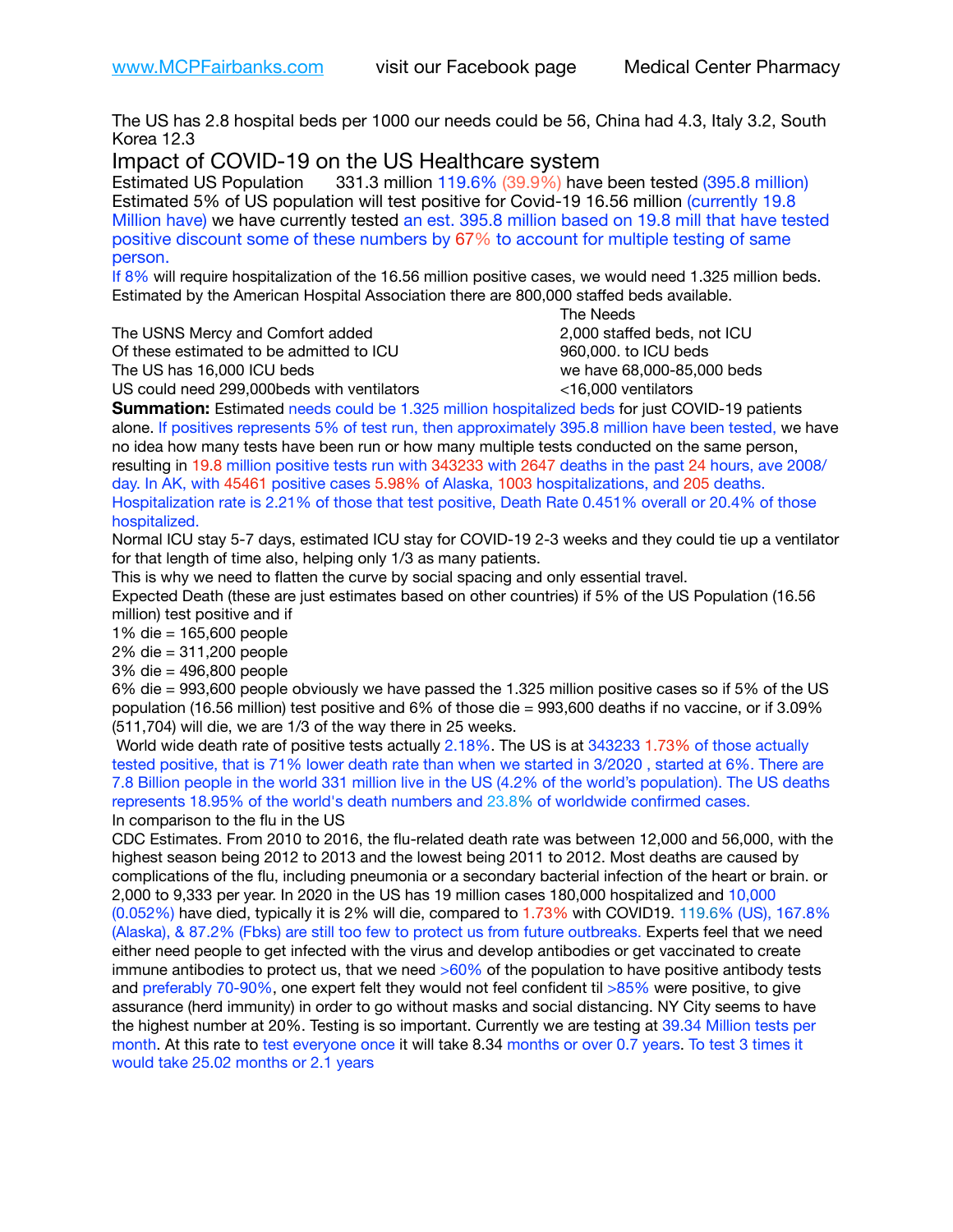The Flu (Influenza kills approximately 1-2% of those infected, SARS killed 800 people total, COVID19 appears to kill 1.73% of those that test positive or -0.87 times (0.13%) less deadly than the flu and seems to be more contagious. (Seems to spread more readily)

Alaska has 45461 so far, 4825 in Fairbanks or 1 of every 10 of Alaskans, and was 1 in 10, with 200 deaths, the first case was transient foreign airline crew member. Interesting, the Source of Alaska's SARS-Cov2 virus originated not from East Asia by travelers or the west coast (Washington where it was first observed) , but came from the east coast of the US, and they were inoculated first from Europe, accordingly from New York's Governor and CDC.

**Best practice protection** is good personal Hygiene do not touch eyes, nose, mouth, wash hands frequently for at least 20-30 seconds, before you touch your face, and observe personal spacing of 6-18 feet. Remove your shoes in your house, frequently clean surface areas, let the cleaner sit 15-20 sec before wiping off. **We are recommending to wear any kind of mask.**

Drug treatment is being researched, but as yet not been verified, only suggested. Best to isolate those sick and isolate those most susceptible (old and preconditioned with risk factors)

**Risk factors:** Cardiovascular disease (56.6%), Obesity (41.7%), Diabetes (33.8%), age >60, respiratory problems, especially smokers or those who vape, High Blood Pressure

If you have been exposed self isolate for 2-4 weeks

One episode in China, a man tested negative for 27 days before showing symptoms. So Isolation may want to be considered up to 4 weeks not just 2 weeks.

Italy 1 in 10 positive cases admitted to ICU due to Hypoxic failure requiring mechanical ventilation. In NY it was 1 in 7 that required hospitalization, of the 5700 hospitalized 2634 were discharged (79% (2081)) or added (21%(553)), 9 in 10 put on a ventilator died.

ivels

Public policy development and education is important. How Long does Covid-19 stay on objects

| Air                              | up to 3 hours |
|----------------------------------|---------------|
| Copper                           | 4 hours       |
| Cardboard (Amazon Box)           | 24 hrs        |
| Plastic surfaces/Stainless Steel | 72 hours      |
| Mucosal surfaces                 | unknown       |



Viral Antigen and Viral RNA tells us you have the disease and can spread the disease and can or are currently sick. IgM (short term) and IgG (long term antibodies) tells us you have experienced the virus or had the vaccine, and got over it. You may be resistant if your [antibody](https://www.cdc.gov/coronavirus/2019-ncov/lab/resources/antibody-tests.html)  [levels](https://www.cdc.gov/coronavirus/2019-ncov/lab/resources/antibody-tests.html) are high enough. [Current](https://l.facebook.com/l.php?u=https://www.itv.com/news/2020-10-26/covid-19-antibody-levels-reduce-over-time-study-finds?fbclid=IwAR3Dapzh1qIH1EIOdUQI2y8THf7jfA4KBCaJz8Qg-8xe1YsrR4nsAHDIXSY&h=AT30nut8pkqp0heVuz5W2rT2WFFm-2Ab52BsJxZZCNlGsX58IpPkuVEPULbIUV_M16MAukx1Kwb657DPXxsgDN1rpOQ4gqBtQsmVYiWpnHPJo2RQsU6CPMd14lgLnQnFWxfVi6zvmw&__tn__=-UK-R&c%5B0%5D=AT1GaRAfR_nGAyqcn7TI1-PpvqOqEKXHnz6TDWvRStMnOSH7boQDvTiwTOc6VId9UES6LKiOmm2m88wKCoolkJyOFvakt2Z1Mw8toYWGGoWW23r0MNVBl7cYJXB_UOvGklNHaNnaNr1_S7NhT3BSykNOBg) [View of](https://www.livescience.com/antibodies.html)  [antibodies/immunity](https://www.livescience.com/antibodies.html)[.](https://www.itv.com/news/2020-10-26/covid-19-antibody-levels-reduce-over-time-study-finds) We have tested currently 167.8% (55.9%) of the Alaskan

## Updated graph numbers.

| Project outward                |                        |
|--------------------------------|------------------------|
| Exhalation can spray           | 1.5 m $(4.9 ft)$       |
| spittle (droplets)             |                        |
| Coughing                       | $2 \text{ m}$ (6.6 ft) |
| Sneeze                         | 6 m (19.7 ft)          |
| Development of immune response |                        |

Early viral testing tests to see if you currently have the virus.

Later antibody testing tells us if you have been exposed and survived. But does not tells us if you have immunities to the virus. We will need to have both tests done in order to open the community..



Days Since Onset of Symptoms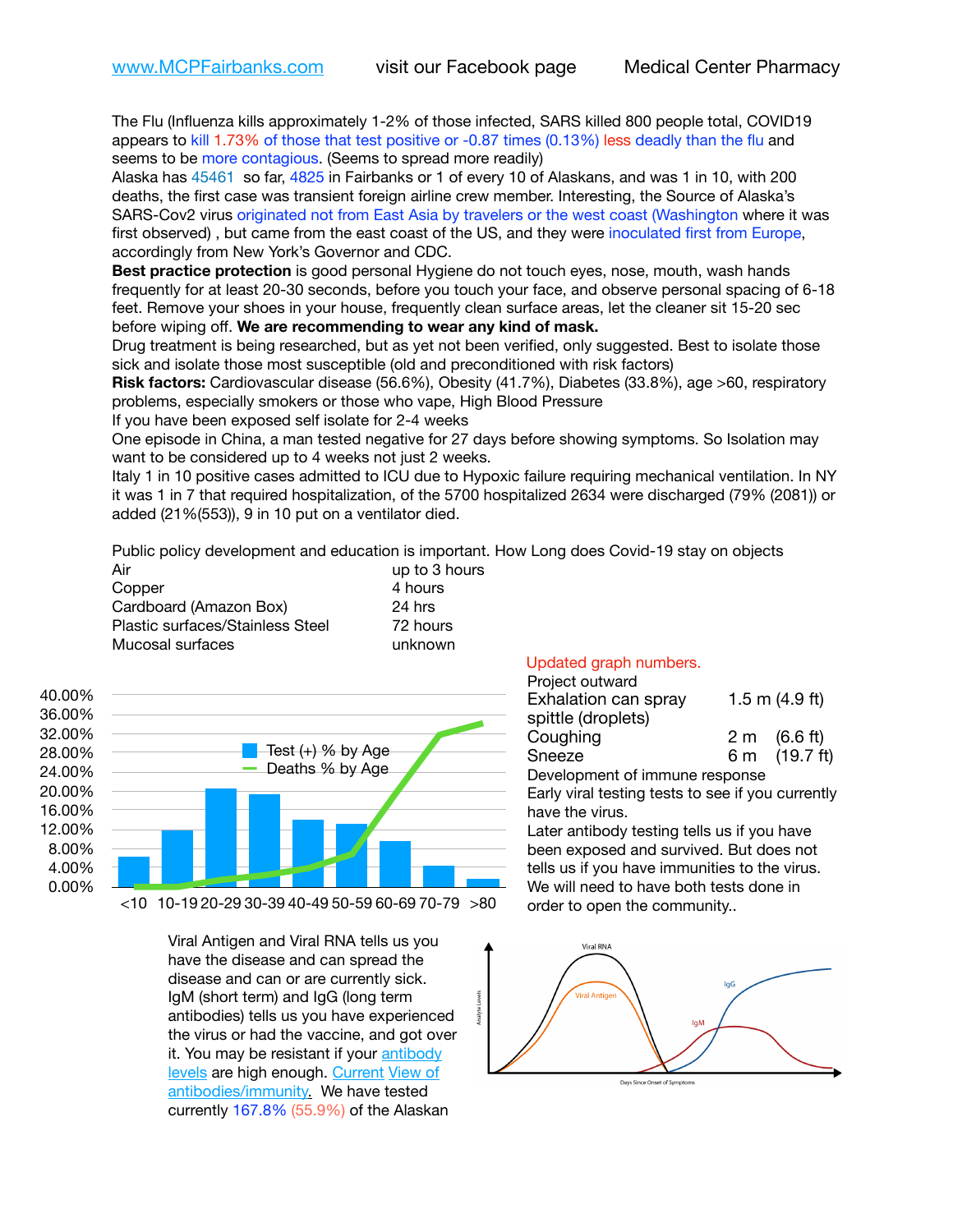population and over little over 119.6% (39.9%) of the US population, discount these numbers by 67% to reflect multiple testing of the same person. To be safe, we need at least 25% to see if we are making progress,  $60\%$  to [barely qualify](https://www.nature.com/articles/d41586-020-02948-4) to be safe, and  $70-90\%$  to be assured we will not see a second wave of sickness. Some experts will [not feel safe til we are at 85%.](https://www.bannerhealth.com/healthcareblog/teach-me/what-is-herd-immunity)

Three types of clinical laboratory COVID-19 or SARS-CoV-2 tests are being developed: Molecular Gene sequencing (current method), Viral antigen (testing parts of the virus), Host antibody tests (serology). They detect the virus in different ways.

Mask & Mask Usage: N95 filter out 95% of the particles in the air 3 microns in size or larger.

Mold sizes are about 10-12 microns in size. Bacteria are larger, so is dust

Gas molecules and viruses are smaller. PM2.5 are 2.5 microns in size.

**Viruses** can be 1 micron in size, 0.3 micron in size, or 0.1 microns in size, so they **will pass right through**. **We recommend wearing any mask, the mask may provide up to 5 times the protection** over **wearing no mask at all**. It still **does not protect** the wearer from contracting the infection, it **can inhibit** the spreading, something is **better than nothing at all**.

**Remember there is a clean side ( the side towards you) and a dirty side,** the side to the contaminated air is dirty. If you are COVID positive then this is reversed. When handling the mask, do not touch the dirty side and then touch your face, Wash properly your hands first after touching the dirty side before touching your face. If you are infected the dirty side is the inside surface of the mask.

Wash your homemade mask in hot water wash >133F (for at least 10 minutes) and rinse to sanitize with high heat >133F Plus and a weak bleach or peroxide (not Both) the mask. Daily if possible. If you are a frontline health care provider with a homemade fabric mask 2 hours. Do not touch the dirty side.

Alcohol solutions should be 60-80% alcohol 70% is optimal. **Keep wet and rub 30 seconds**, or Happy Birthday song sung 3 times.

Hydrogen peroxide diluted to 2% or 4 teaspoonful per quart of water (20ml per 946ml) Bleach the same ratio **Vinegar and ammonia are good cleaning agents, not disinfectants**.

**Do not mix** any of these agents together, toxic fumes can result.

**Disinfectants, in order to be effective**, should remain on the applied surface, to be cleaned moist **(wet) for 30 seconds to 4 minutes** depending on material. Caution may dissolve glue or adhesives or bleach and discolor items, check with manufacturers. Do not let it get inside electronic devices. UV (10 minutes), [UV light](http://www.docreviews.me/best-uv-boxes-2020/?fbclid=IwAR3bvFtXB48OoBBSvYvTEnKuHNPbipxM6jUo82QUSw9wckxjC7wwRZWabGw) only kills where it can see.

## **Myths**

Taking hot baths, using colloidal silver, eating garlic soup, gargling with bleach are not proven to be effective. We have already seen using chloroquine taking the wrong form in the wrong dose can be fatal, one death and one critically injured. (see Arizona couple after listening to the president)

**We have heard of all kinds of cures.** To date there is no curative or preventative treatments, only supportive therapy.

At this point there is **no proof** that Quinine, zinc, Hydroxychloroquine, Chloroquine, or Vitamin C works. As they say wives-tale at best, irresponsible reporting most likely. We have seen no information that they work, ineffective dosing issues, over-dosing issues, permanently killing the senses of smell or taste, inappropriate usage, cardiac arrhythmias, and death from the usage of these agents have been reported. The virus may die out with heat of summer, or cold weather, this is a myth

There are a couple of studies at show the virus can withstand 98F

We know the body tries to use up to 104F to potentiate our immune system, to kill viruses. Taking NSAID, Aspirin, Ach-Inhibitors, Arb's and you get the COVID-19 infection are not contraindicated and no clinical evidence that says you should stop any of these classes of medications. It would be misguided and ill advised if you did so

In other words, Unless your doctor makes changes, keep taking your medications unless told to do otherwise.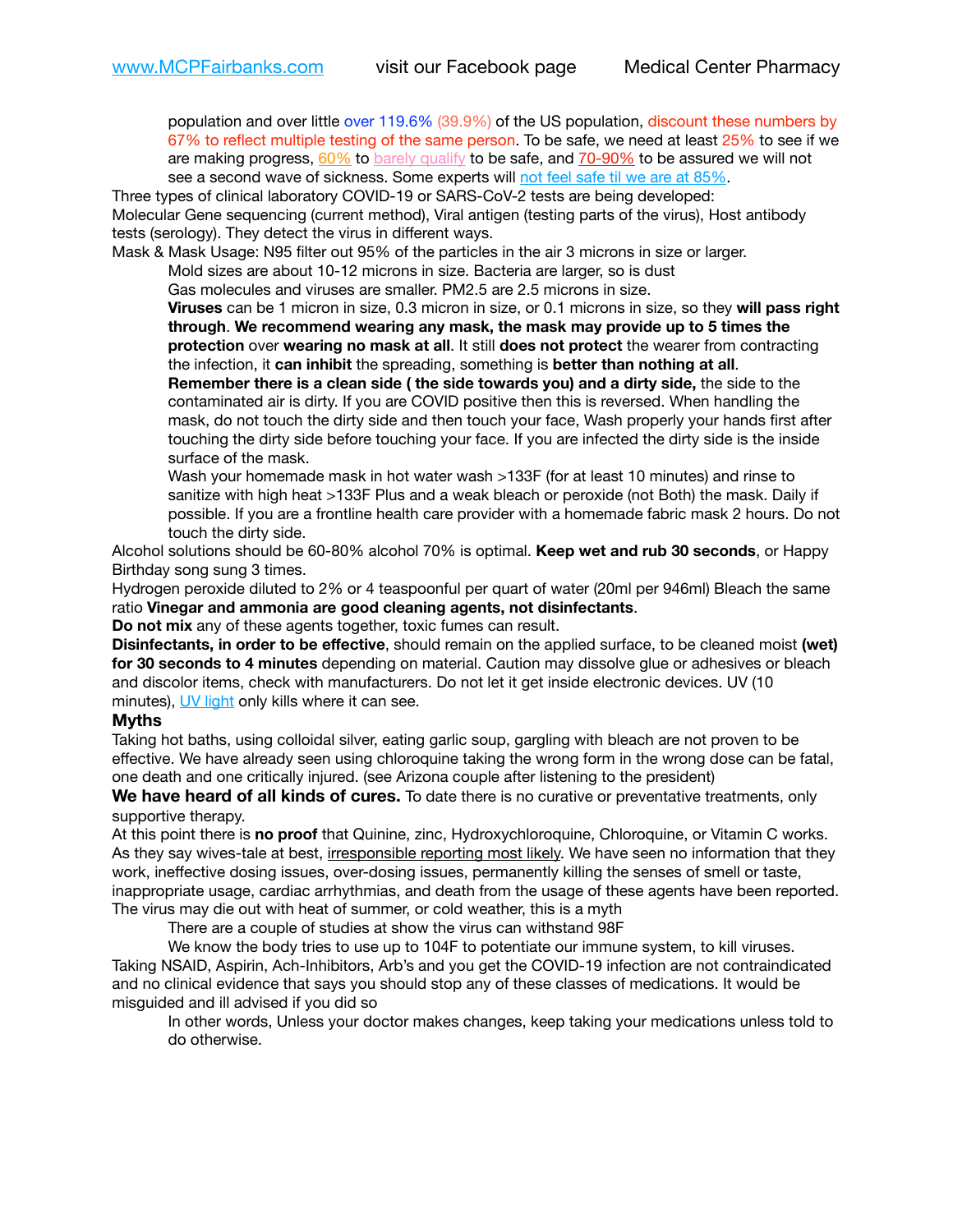As of 12/21/20, DHSS is aware of 11 reports regarding possible allergic reactions from Alaska's hospitals to CDC: Bartlett Regional Hospital (8), Providence Alaska (2) and Fairbanks Memorial Hospital (1). Two were identified as anaphylaxis and one of those resulted in hospitalization for ongoing monitoring. In the other three cases, symptoms were mild and not considered anaphylaxis. Symptoms have resolved in all cases and the hospitalized patient has been discharged and is doing well. The CDC said there appears to be no obvious geographic clustering of these reactions, nor was a specific production lot involved. People who experience anaphylaxis after the first dose should not receive a second dose, according to CDC recommendations.

| Magnitude of Death Comparison |
|-------------------------------|
|-------------------------------|

| <b>Conflict</b>          | <b>Combat Death</b> |
|--------------------------|---------------------|
| <b>Revolutionary War</b> | 8,000               |
| Civil War                | 214,938             |
| World War I              | 53,402              |
| World War II             | 291,557             |
| <b>Korean Conflict</b>   | 33,686              |
| Vietnam                  | 47,424              |
| <b>Gulf War</b>          | 149                 |
| Afghanistan              | 1,833               |
| Iraq                     | 3,836               |
| <b>COVID19</b>           | 343,233             |

| Group           | Alaska COVID19 Vaccine plan 12/30/2020                                                                                                                                                                                                                                                                                                                                                                                                                                            | Who can get<br>the vaccines?<br><b>Availability</b> |
|-----------------|-----------------------------------------------------------------------------------------------------------------------------------------------------------------------------------------------------------------------------------------------------------------------------------------------------------------------------------------------------------------------------------------------------------------------------------------------------------------------------------|-----------------------------------------------------|
|                 | Who is in this group                                                                                                                                                                                                                                                                                                                                                                                                                                                              |                                                     |
| Phase 1a Tier 1 | Long Term care Facility - Staff & Residents<br>Skilled care.<br>Assisted living,<br>Intermediate care with developmental<br>disabilities.<br>Residential Care facilities,<br>State Veterans Homes.<br>Front Line Hospital and Health care workers,<br>beside personal, High Risk jobs (examples ICU,<br>ER, Surgery, Physicans/prescribers, COVID<br>units, Respiratory/OT/PT/ST Therapists, Lab<br>Techs, Facility Security, House Keeping<br>(Environmental services), Dietary) | Now, limited<br>audience                            |